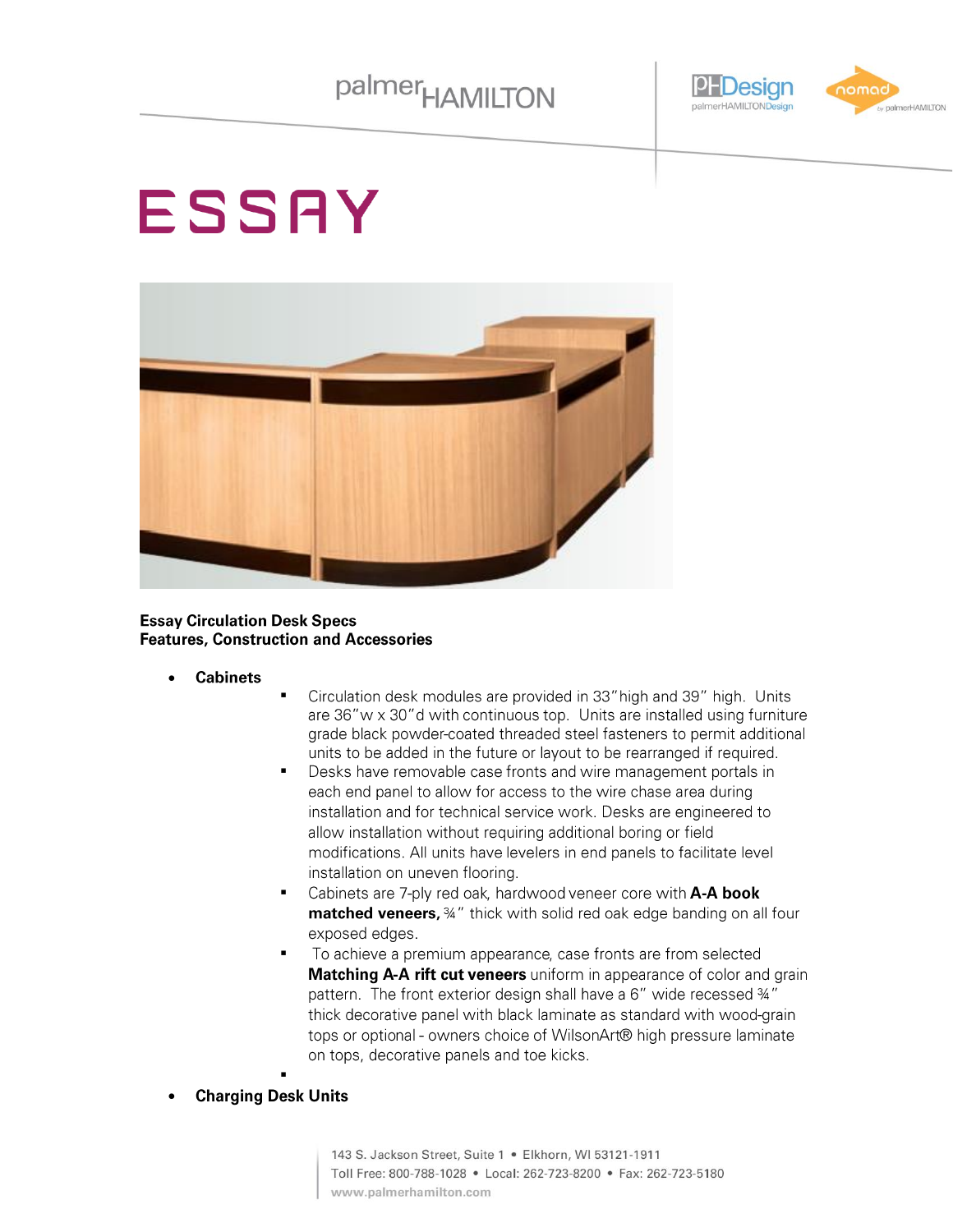

- Desks have removable front panels, wire management portal in  $\bullet$ each end panel and a four inch deep raceway.
- Desks are engineered to allow installation without requiring  $\bullet$ additional boring or field modifications.

#### **Doors**

- Doors are installed with 170 degree, fully concealed hinges. Cabinet doors and drawer fronts are 7-ply, red oak, hardwood veneer core, A-A **Book Matched,** 34" thick with solid red oak banding on all exposed edges.
- Door Grass 9605 VZE institutional hinges.

#### **Drawer**

- Drawer boxes are constructed of 5/8" hardwood.
- Drawer bottoms are 1/4" hardboard.
- Box assemble has dovetail joints.
- Bottom set into dadoes routed in sides, back and front.
- Side mount full extension, ball bearing slides. 100 lb capacity per slide.

#### **Shelves**

Adjustable shelves will be 1" 9-ply red oak banded on two edges and adjustable on 32 mm increments.

#### **Tops**

- Continuous tops and patron ledges to be of 1" 9-ply veneer core with phenolic backer sheet and high pressure laminate, .050" thickness on top surfaces. Tops are edge banded with 34" x 1" solid northern red oak on the patron side and 14" red oak on the operator side.
- **Door and Drawer Pulls** 
	- Brush Aluminum wire design

#### **Finish**

- Standard stain and WilsonArt® -60 or -38, other options available with upcharge.  $\bullet$
- All furniture must be quality inspected in the white wood prior to entering the finishing system. All lumber is machine sanded with 120 grit, 180 grit and 220 grit sand paper. Flat surfaces receive one additional hand sanding with an orbital sander with 220 grit sandpaper.
- Two coats of non-toxic Acrylic Polyester UV sealer formulated to 100% solids are applied to raw wood. Then all parts travel through a deburring process to insure the most consistent texture possible.
- Following, two coats of non-toxic Acrylic Polyester UV topcoat formulated to 100% solids are applied to sealed wood. All finishes and sealers must be applied by use of a flat-line roller coat system to insure the most consistent and environmentally safe finish.
- The use of airless, air-assisted airless, high-speed rotational or HVLP spray system will not be acceptable due to the low transfer efficiency and high VOC (Volatile Organic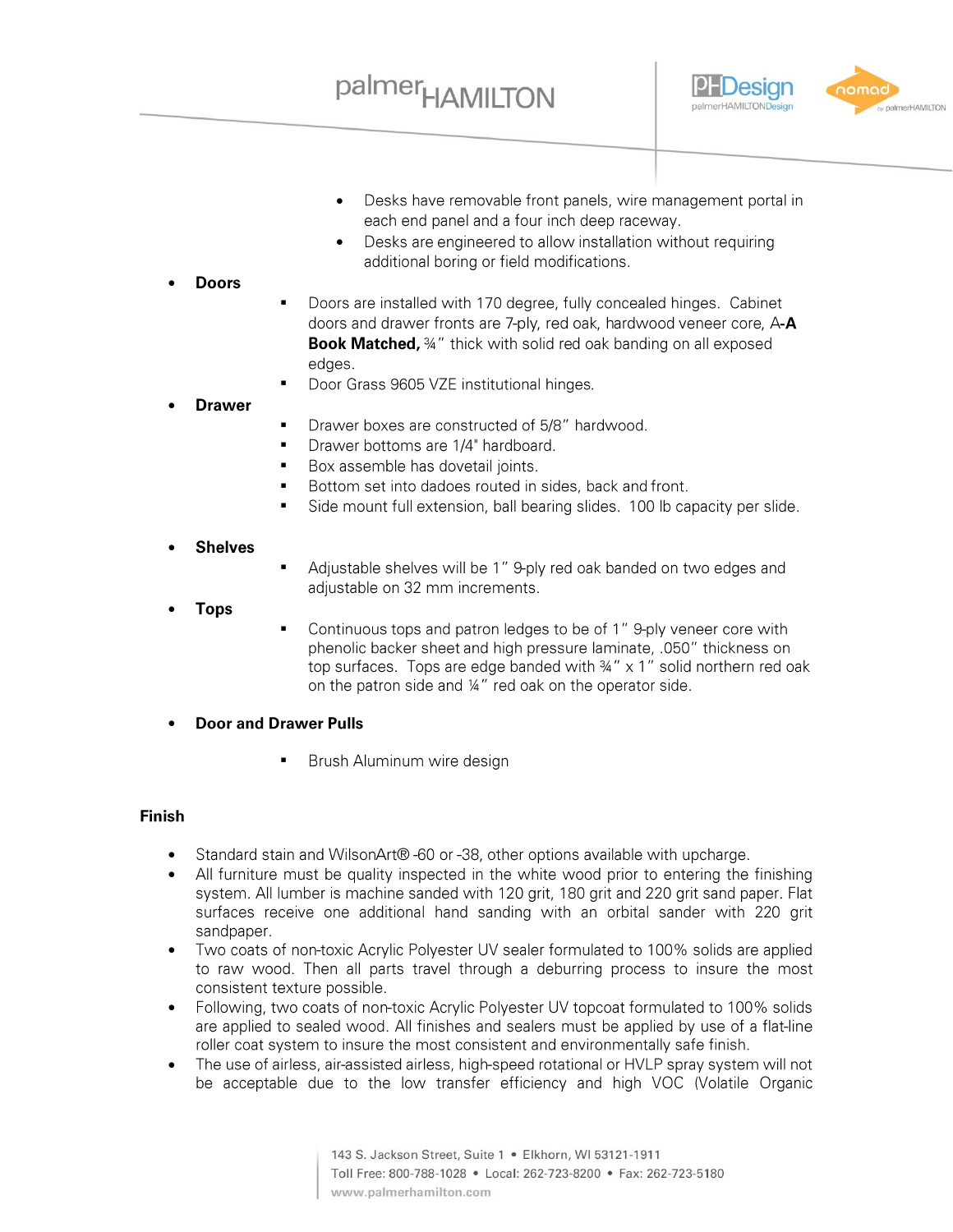

Compound) emissions. The use of lacquer, pre-catalyzed lacquer, catalyzed lacquer, conversion varnish or water based finish will not be acceptable.

 $\bullet$ UV curable test is to establish the ability of the finish to withstand substance as well as temperature and humidity conditions found under normal conditions. Minimum performance of the finish should show no appreciable discoloration and no evidence of blistering, cold checking or other failure. Listed below are the test results consisting of 3 cc's chemical or food products placed on the finished surface and allowed to stand for a period of 24 hours or otherwise stated

#### **Front Panel Artwork Options**

- 6mm Direct print PVC  $\bullet$
- 4mm Direct print Acrylic w/Standoff hardware  $\bullet$
- Direct Print Metal Dibond®  $\bullet$

#### **Product #'s and Descriptions**

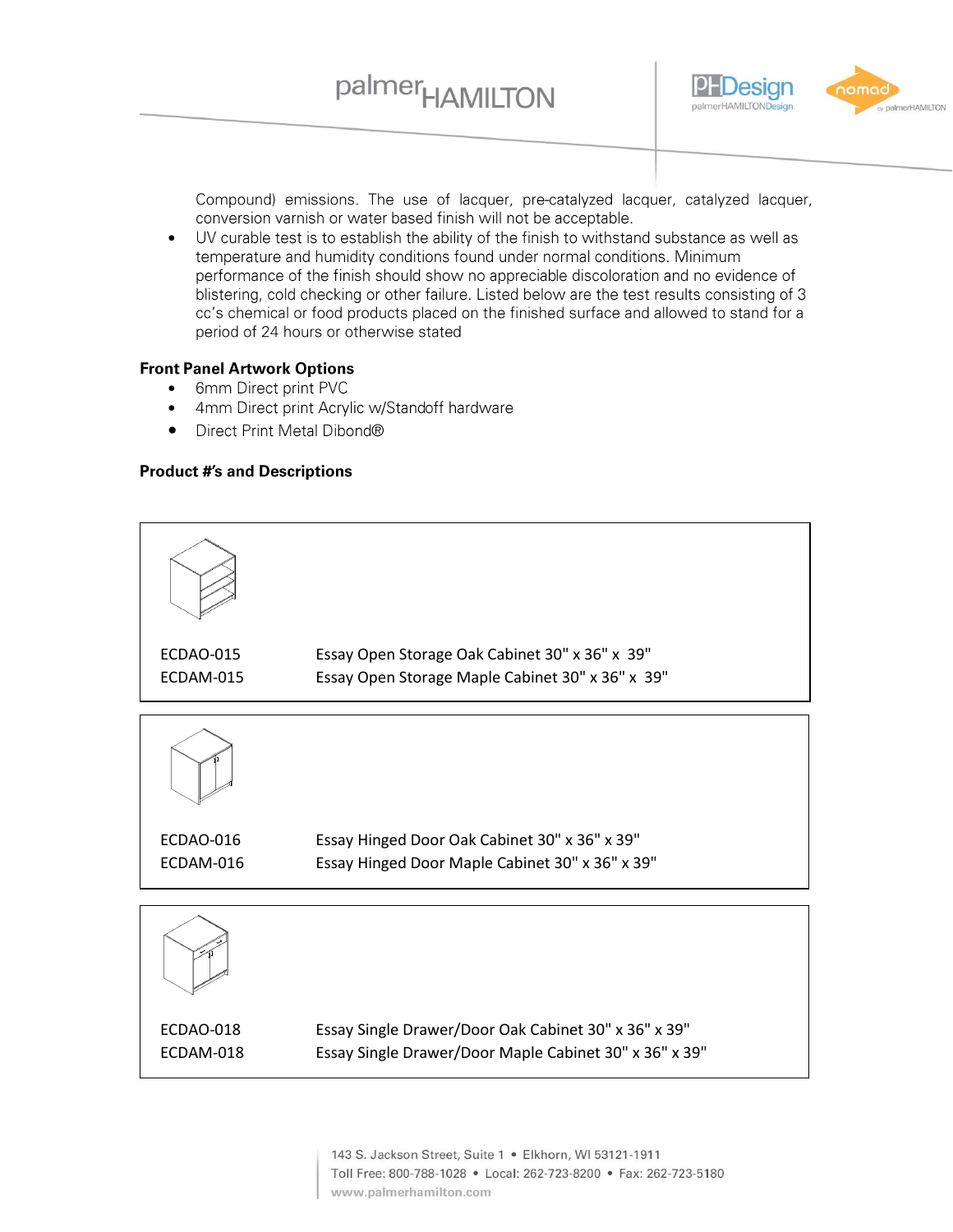### palmer<sub>HAMILTON</sub>





Essay Circulation Desk 10042016 - universe font



ECDAO-037 Essay 45 Degree Radius Open Oak Cabinet 30" x 39" ECDAM-037 Essay 45 Degree Radius Open Maple Cabinet 30" x 39"



 $ECDAO$ 6 Essay 3 Drawer Maple Cabinet 30" x 36" x 39" ECDAO-047 Essay 45 Degree Closed Corner Oak Cabinet 30" x 39" ECDAM-047 Essay 45 Degree Closed Corner Maple Cabinet 30" x 39"



ECDAO-R007 Essay 90 Degree Radius Open Oak Cabinet 30" x 39" ECDAM-R007 Essay 90 Degree Radius Open Maple Cabinet 30" x 39"

> Toll Free: 800-788-1028 · Local: 262-723-8200 · Fax: 262-723-5180 www.palmerhamilton.com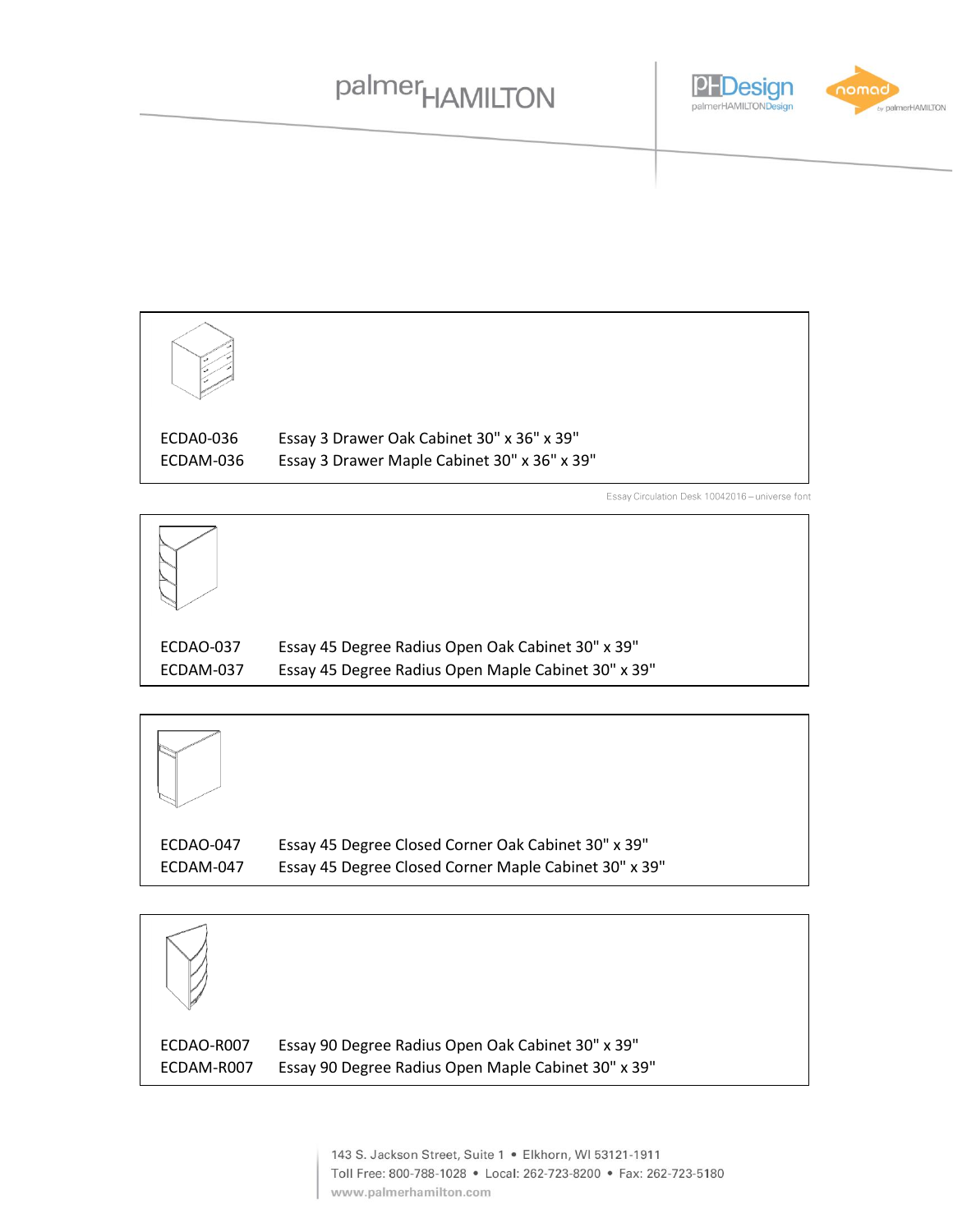### palmer<sub>HAMILTON</sub>





ECDAO-R027 Essay 90 Degree Radius Closed Oak Cabinet 30" x 39" ECDAM-R027 Essay 90 Degree Radius Closed Maple Cabinet 30" x 39"



EBTO-65 Essay Oak Book Truck 26" x 22" x 23" EBTM-65 Essay Maple Book Truck 26" x 22" x 23"